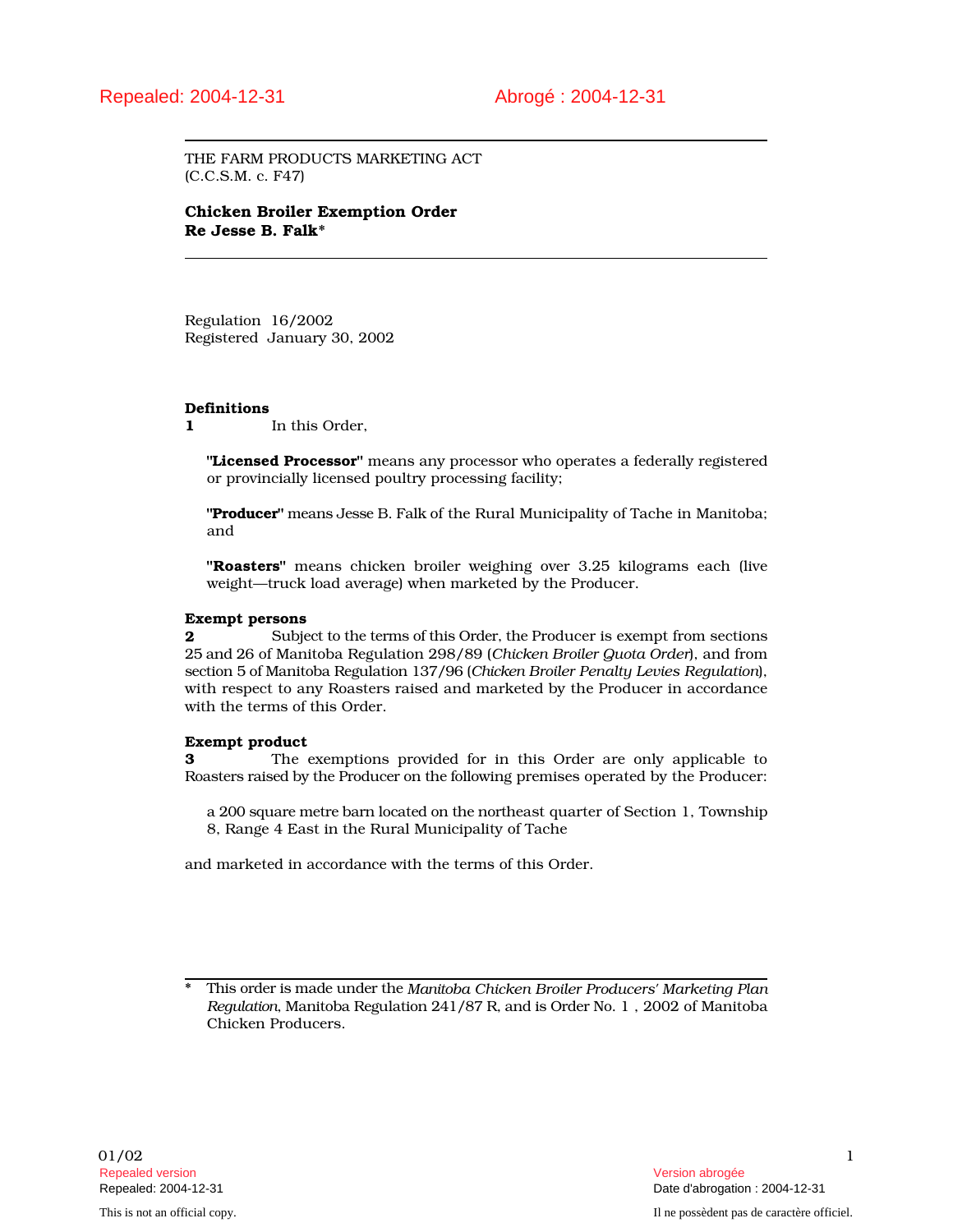#### Conditions re processing

4 This Order is subject to the following conditions

(a) that all Roasters raised by the Producer are killed and eviscerated by a Licensed Processor approved by the Board for that purpose;

(b) that such Roasters are health inspected once slaughtered, and are tagged by the Licensed Processor as having been slaughtered and health inspected; and

(c) that all such Roasters are returned to the Producer by the Licensed Processor for marketing in accordance with section 5 hereof.

# Conditions re marketing

5 This Order is subject to the following additional conditions

(a) that the combined production of Roasters by the Producer in any calendar year does not exceed 1,400 Roasters weighing in aggregate not less than 7,000 kil o grams live weight unless prior written permission from the Board is granted to produce and market additional Roasters in that calendar year;

(b) that all such Roasters are processed in accordance with the terms of this Order; and

(c) that all Roasters are marketed by the Producer to individuals for consumption by those individuals and members of their immediate family and that all sale transactions and delivery of Roasters to such individuals occurs on the land described in section 3.

#### Conditions re compliance

6 This Order is subject to the condition that the Producer, complies with Manitoba Regulation 32/96 (*Information Order*), Manitoba Regulation 238/94 (*Chicken Broiler Administration Fee Regulation*) and all Price Orders of the Board with respect to the marketing of all chicken broilers by the Producer.

#### Cancellation

**7** If the Producer fails to comply with any order, regulation, or written directive of the Board, or any condition of this Order, the exemption provided in this Order shall, upon motion of the Board to such effect, terminate.

#### Non-transferability

8 The exemptions provided in this Order are non-transferable.

#### Changes in ownership

**9** In the event the legal or beneficial ownership of the Producer or the further changes, the exemptions provided in this Order shall lapse.